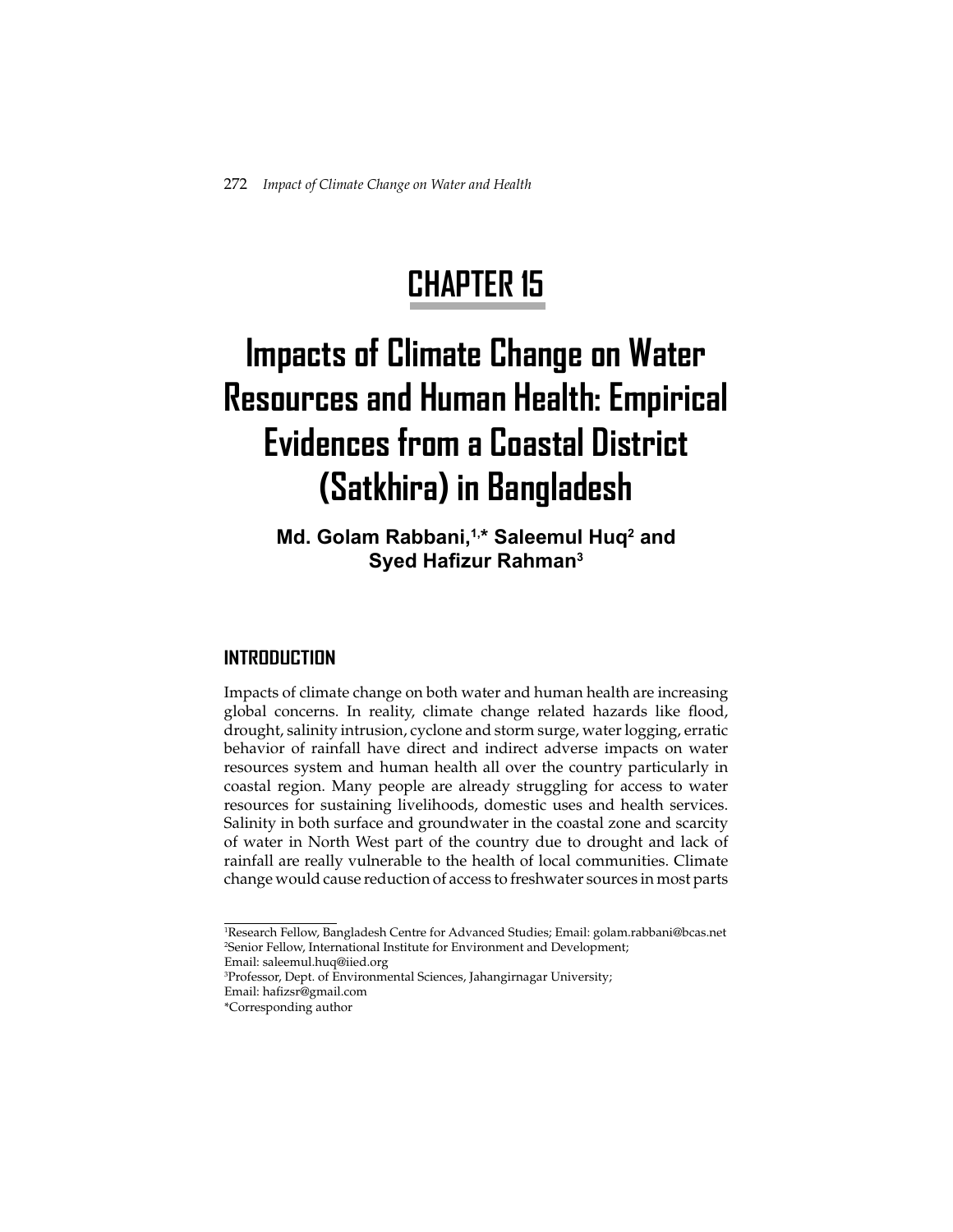of the country particularly in the mentioned areas. Incidences of diarrhea and cholera are quite significant during flood and storm surges. Some of the recent studies found association of incidences of diarrhea with climate parameters e.g. temperature and rainfall pattern. It is reported that the number of non-cholera diarrhea cases in urban area increases with higher temperature, particularly those individuals at a lower socioeconomic and sanitation status. The health implications may be severe for the communities who are exposed to both climate and non-climate factors. Non-climate factors including poverty, access to water supply and sanitation, poor housing, inadequate health services would catalyze the vulnerability of the people.

This chapter will emphasize observations on the impacts of climate change on water resources and human health with special reference to the coastal zone.

# **COUNTRY BACKGROUND**

Bangladesh is located in the north eastern region of South Asia and is bounded by India to the West, North and North-east and by Myanmar to the South-east and the Bay of Bengal to the South. The country has an area of 147,570 km2 and a population of about 145million (BBS 2009). It has an ideal tropical monsoon climate with warm wet summers and cool dry winters. The country has three broad categories of land including the floodplain (80 percent), Pleistocene terrace (8 percent) and tertiary hills (12 percent), based on its geographic formation (MoEF 2005). Flood plains are situated in the north-western, central, south- central and north-eastern regions. These areas are exposed to both regular floods and seasonal droughts. The coastal plains located on the south face cyclones and storm surges, salinity intrusion and coastal inundation. The Pleistocene land is characterized by moisture stress while flash floods often affect hilly areas. The literacy rate of the country is 58 percent.

# **STATE OF CLIMATE CHANGE, WATER AND HEALTH ASPECTS IN BANGLADESH**

## **Climate Change and Bangladesh**

Bangladesh is exposed to a number of climate change induced primary and secondary hazards including temperature and rainfall variations, droughts, cyclone and storm surges, floods, saline intrusion and rise of sea level. The temperature is predicted to increase 0.7ºC in the monsoon and 1.3ºC increases in winter (World Bank 2000). Increased temperature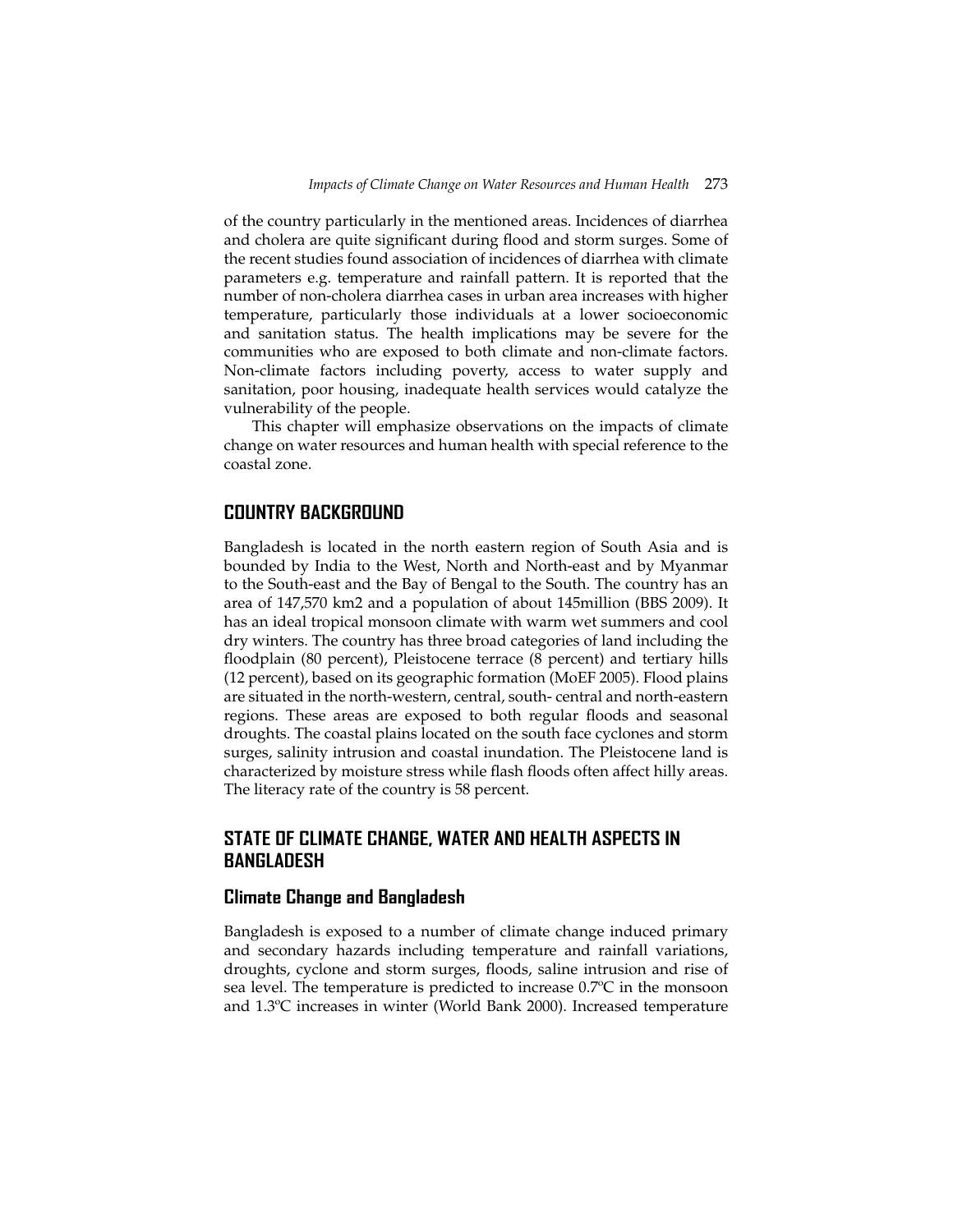especially during pre-monsoon (March-April-May) is a major problem as expressed in different recent studies especially in the coastal zone. The World Bank study also indicated increase of annual rainfall in Bangladesh but in reality many areas/locations are facing erratic behavior e.g. decreasing pattern, early or late rainfall, excessive downpour in short periods. For example, the northern districts are experiencing lack of rainfall. Cyclones and storm surges recently became catastrophic events for the coastal people and indirectly for many people in the country. Both the frequency and intensity of cyclonic events along the Bay of Bengal is on an increasing trend over the years although this contradicts the prediction of the IPCC fourth assessment report in terms of frequency of cyclonic events. Intrusion of salt in surface and groundwater due to low flow of freshwater in the rivers/streams, inadequate rainfall in the season, cyclone and tidal surges, rise of sea level remain serious concerns and challenges for the rural communities in the coastal zone. Freshwater in some coastal districts including Patuakhali, Pirojpur, Satkhira, Bhola, Khulna, Feni and Noakhaliare is already affected by salinity (Islam 2004). Drought is another climate-induced hazard that adversely affects the north-western districts of the country almost every year during March-April-May.

The flood and water logging due to overflow of the rivers system or excessive rainfall affect the country every year. The recent floods in 1998, 2004 and 2007 devastatingly affected many of the districts. Some of the districts were affected by recurrent floods in 2007, which was a completely unexpected event. Farmers had to face serious problems as they were not prepared for such an event in the affected areas. Recurrent floods with increased intensity in the future under the changing climate system remains an enormous challenge for the largest community and livelihoods of the country. Sea level rise caused by the rapid melting of glaciers, ice caps and other factors might change both the geographic and topographic history of the country in the future.

# **CLIMATE CHANGE, WATER AND HEALTH CONCERNS**

The changes of the climate system or climate induced hazards pose direct and indirect impacts on water resources and human health in most of the areas of the country and especially in the coastal areas. About 74 percent of the people have access to improved drinking water sources while only 80 percent of the people are covered with improved sanitation (Planning Commission 2009). The water resources and safe water supply are threatened by both climatic and non-climatic factors. As mentioned above, a number of climate factors or climate induced hazards including cyclone and storm surges, floods, droughts, saline intrusion, erratic behavior of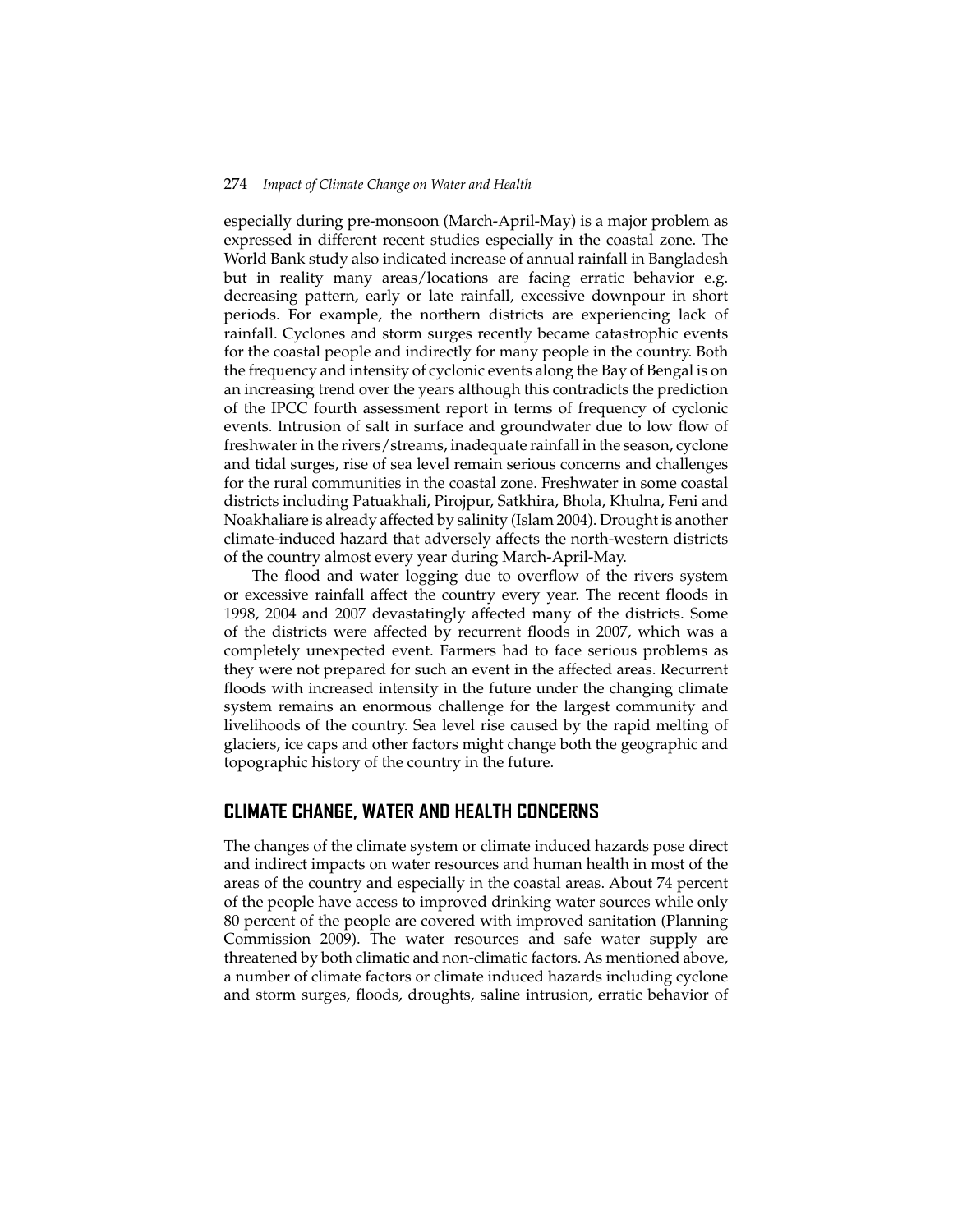rainfall and non-climate factors such as arsenic contamination, industrial pollution affect both surface and groundwater resources. On the health issues, incidences of a number of diseases including diarrhea, malaria, dengue, kalazar, HIV/AIDS, enteric fever, anthrax, avian influenza, Nipah virus infection, leptosporiasis, acute respiratory infections (ARI) in recent years are alarming. Of them, dengue, malaria, diarrhea, Kalazar have already been referred as climate sensitive diseases (Confalonieri et al. 2007). In addition, cholera is probably a re-emerging infectious disease in the country which is also sensitive to climate parameters (temperature and sun shine) (Wagatsuma et al. 2003; Confalonieri et al. 2007). However, some current key concerns in relation to climate change, water and health sectors are given below.

### **Increased Climate-induced Water Related Hazards**

The country might experience increased frequency and intensity of climate-induced water related hazards as mentioned above which would significantly affect most parts of the country especially the coastal region. Some scientists are supporting this statement saying that the impacts of climate change are quite visible in the coastal ecosystem in Bangladesh and in many other countries. It is expected that increased snow melt from the Himalayan glaciers, due to increase in temperature would force more water to flow through the Ganges, Meghna, Brahmaputra river systems and their river networks creating additional flooding, water logging extending over the central flood plain of the country (Rahman et al. 2007). On the contrary, some areas are increasingly affected by lack of rainfall and drought conditions during the pre-monsoon season in particular. However, increased climate induced water related hazards (intensity and magnitude) due to climate change may affect large areas with multifaceted physical, social, economic and environmental impacts including high incidences and casualties, reduction of agricultural yields, loss of productive land, climate forced migration, damage of property, deterioration of quality and quantity of water and water associated products in the country.

#### **Threats to Aquatic Ecosystem, Biodiversity**

Changes in surface water due to temperature and rainfall variations, inundation, and salinity intrusion would cause pressure on the aquatic ecosystem. Combined effects of increase of temperature and waste from agriculture and domestic sectors may facilitate growth of algal bloom and eutrophication which might have an adverse impact on sensitive species. As ecosystem functions and services could be terribly affected which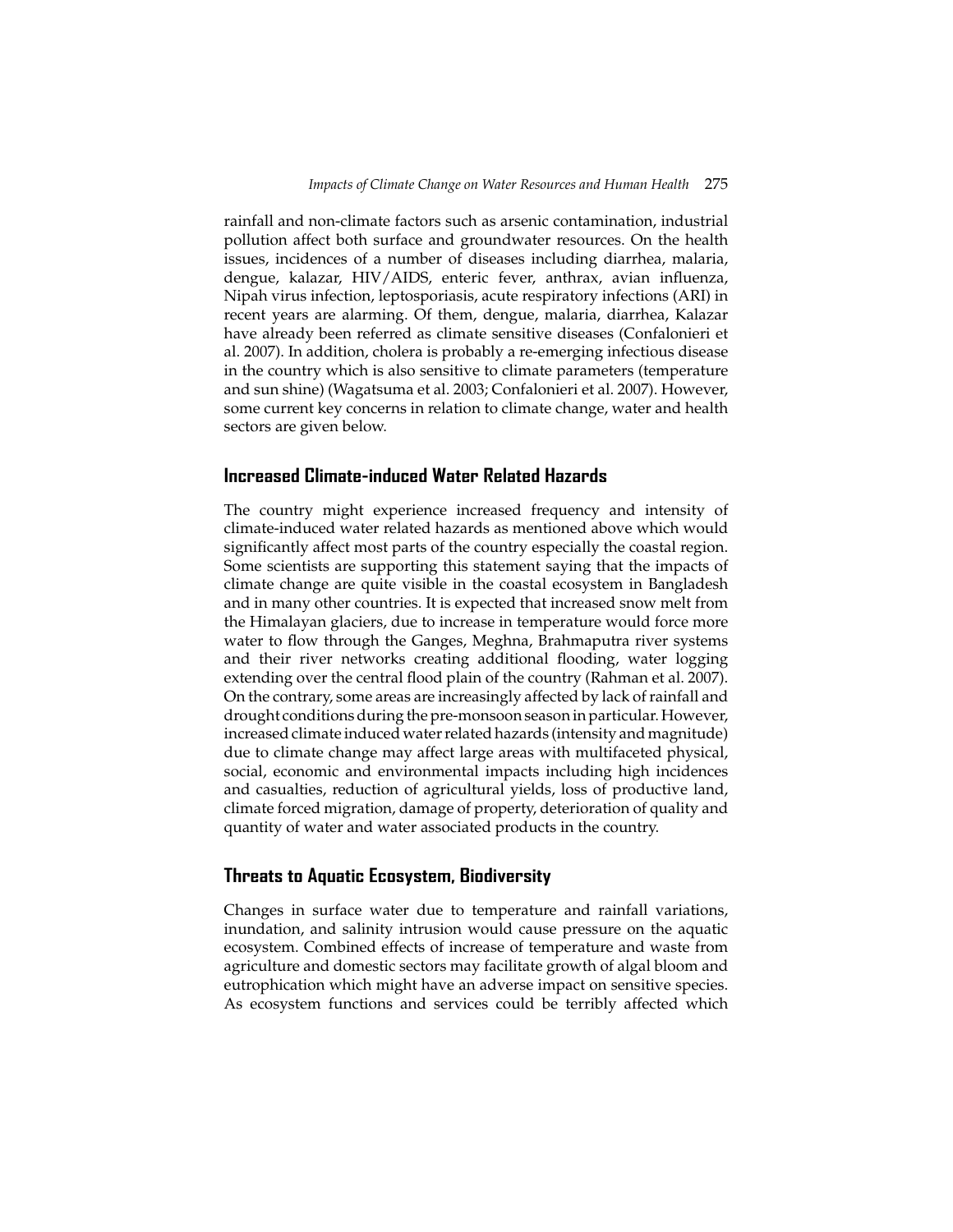would result in reduction of aquatic yields e.g. fisheries. This would ultimately affect the people who are dependent on the aquatic habitat for their livelihoods and consumption to some extent.

# **Threats to Human Health**

Health risk due to climate change is predicted to increase all over Bangladesh. The country may be affected mostly by vector and waterborne diseases. Studies suggest that a number of diseases and health problems including malaria, dengue, Kalazar, cholera, malnutrition and diarrheal diseases are associated with climate related factors such as temperature, rainfall, floods, droughts etc. These were also found to be associated with non-climatic factors including poverty, lack of access to safe drinking water and sanitation and poor sewerage system etc. (Cruz et al. 2007). Some of the recent research findings on climate change and health issues in Bangladesh are stated below:

- Seasonal peak of *Escherichia coli* diarrhea coincides with the time when food is contaminated due to higher bacterial growth caused by high temperature (Rowland, in Shahid 2010).
- Increase in rotavirus diarrhea in Dhaka by 40.2 percent for each 1°C increase of temperature above 29°C (Hashizume et al. 2008).
- Increase of cholera incidences is associated with increase of sea surface temperature (Feldacker 2007).
- Number of non-cholera diarrhea cases in Dhaka increases with higher temperature, particularly those individuals at a lower socioeconomic and sanitation status (Hashizume et al. 2008).

In addition, the following table shows the casualties due to major cyclone and storm surges between 1970 and 2008 in different locations of Bangladesh.

| Year          | Affected locations<br>Deaths   |                                |
|---------------|--------------------------------|--------------------------------|
| October 1970  | 300                            | Chandpur                       |
| November 1970 | 275,000                        | Coastal districts              |
| December 1973 | 83                             | Patuakhali/Islands             |
| November 1983 | 300 fishermen unaccounted      | Chittagong, Cox's Bazar        |
| May 1985      | 11.069                         | Chittagong, Cox's BazarIslands |
| November 1988 | 5704: Unaccounted persons 6000 | Khulna and adjacent Islands    |
| October 1990  | 150                            | Barisal                        |
| April 1991    | 138,000                        | Chittagong-Cox's Bazar         |
| November 2007 | Over 3000                      | Coastal districts              |

**Table 15.1** Major cyclones and death cases in Bangladesh between 1970 and 2008.

Source: MoEF 2005; BCAS 1991; Sharif et al. 2007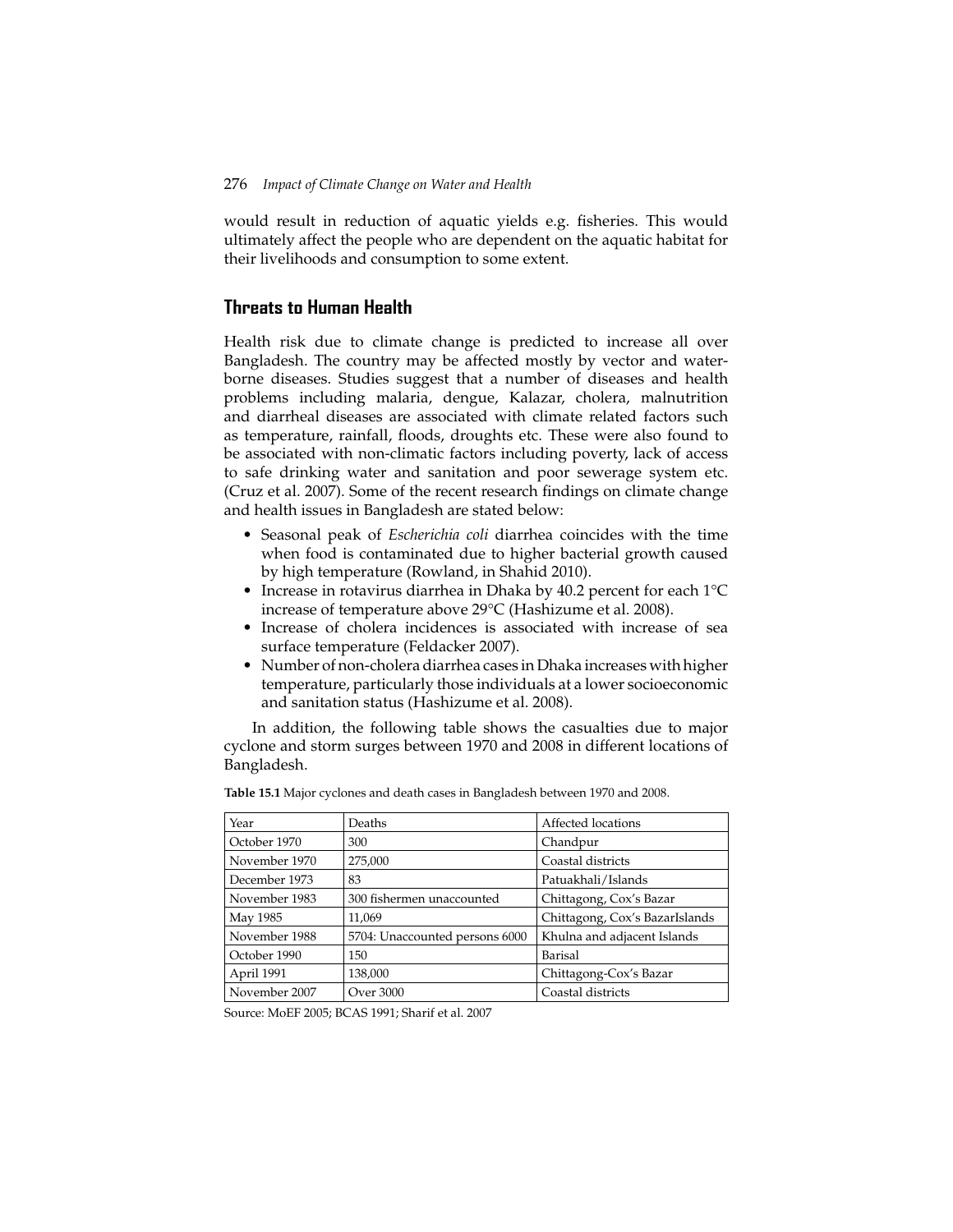Climate factors combined with social (non-climate) factors aggravate the health impacts further in a quite complex manner. The climate factors may devastatingly affect the communities where non-climatic factors including poverty, population density, living conditions, lack of health services, inadequate water supply and sanitation etc. are predominant. The consequences are expected to compound resulting in the increase of morbidity and mortality in the future. The following table shows the relationship between climate and non-climate factors with health disorders in Bangladesh.

# **CLIMATE CHANGE: POLICY AND STRATEGY TO ADDRESS WATER AND HEALTH**

The government of Bangladesh through its relevant ministries and departments has taken a number of policy initiatives to address climate change related water and health problems in the country (details given above) The Ministry of Environment and Forests has developed National Adaptation Programmes of Action (NAPA) and Bangladesh Climate Change Strategy and Action Plan (BCCSAP). Both of these documents identified immediate and mid-term adaptation actions to reduce impacts and vulnerabilities at the community level. Many of these identified adaptation actions are in the implementation process by different line of ministries and associated agencies. All these adaptation actions are being supported by the Climate Trust Fund of the government and will be coordinated by Climate Change Unit (CCU) which was established on 24 June 2010. The Ministry of Health and Family Welfare also took initiatives in relation to climate change towards improving the health and well-being of the people. Table 15.3 shows the policy and strategic document related to climate change, water and health.

Climate change and associated vulnerabilities were first mentioned in Coastal Zone Policy (2005) of the government. Later, National Adaptation Programmes of Action (2005), Bangladesh Climate Change Strategy and Action Plan (2009) detailed the impacts, vulnerabilities and potential adaptation actions. In fact, BCCSAP has suggested action measures for the next 10 years to face the challenges Recommending periodic updates over the years. It also recognizes most of the climate-induced water and health related hazards including floods, droughts, Sea Level Rise (SLR), salinity intrusion, cyclone and storm surges. It states that the shortage of safe drinking water may be severe in the coastal zone and in drought-prone areas (in the north-west) of the country. If river bank erosion continues and sea level rises more than expected, then millions of people will be displaced from these areas. In fact, rural to urban migration is already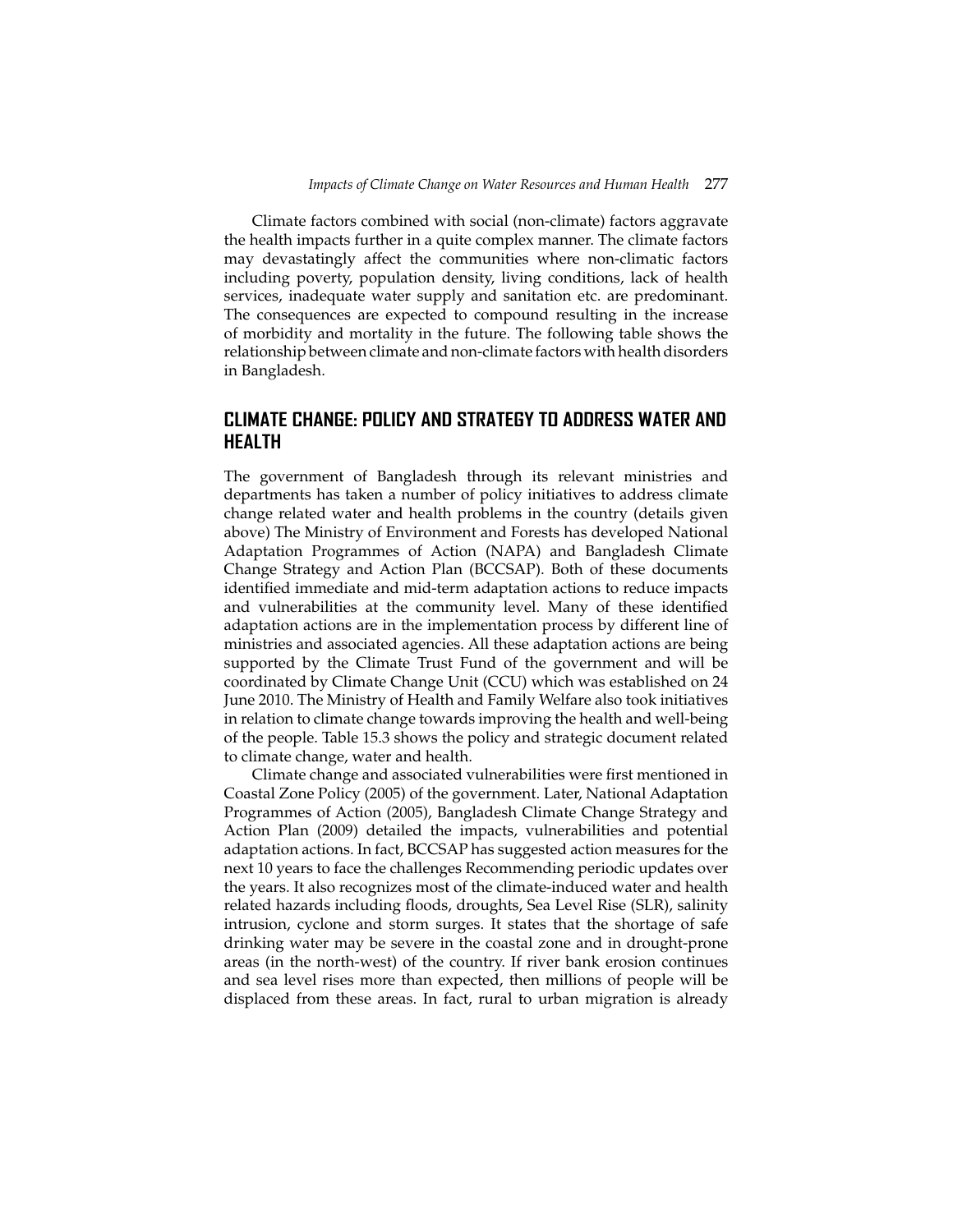| Increasing<br>Human                |                                   |            |            | <b>Climate Change Factors</b> |            |                                                       |            |            | <b>VULNERABILITY CONTEXT</b>           | Social (Non-Climate) Factors |                                           |                    |            |                                    |
|------------------------------------|-----------------------------------|------------|------------|-------------------------------|------------|-------------------------------------------------------|------------|------------|----------------------------------------|------------------------------|-------------------------------------------|--------------------|------------|------------------------------------|
| <b>Disorders</b><br>Health         | Temperature Rainfall Sea<br>Level |            | Rise       | Drought                       |            | Flood Cyclone Living<br>Storm<br>Surge<br>$rac{1}{2}$ | Condition  |            | Poverty Education Migration Population | Density                      | quality<br>(domestic<br>purpose)<br>Water | Insecurity<br>Food | Sanitation | Lack of<br>service<br>Health       |
| Cholera                            |                                   |            | $\ddagger$ |                               | $\ddagger$ | $\ddagger$                                            | $\ddagger$ | $\ddagger$ |                                        |                              | $\ddagger$                                |                    | $\ddagger$ |                                    |
| Diarrhea                           | $\ddagger$ $\ddagger$             | $\ddagger$ | $^{+}$     | $\ddagger$                    | $\ddagger$ | $\ddagger$                                            | $\ddagger$ | $\ddagger$ | $^\ddag$                               |                              | $\ddagger$                                | $\ddagger$         | $\ddagger$ | $\ddagger$ $\ddagger$              |
| Malaria                            | $\pm 1.1$                         | $\ddagger$ |            |                               |            |                                                       | $\ddagger$ |            |                                        |                              |                                           |                    |            | $\ddagger$                         |
| Dengue                             |                                   | $^{+}$     |            |                               |            |                                                       | $\ddagger$ |            |                                        |                              |                                           |                    |            |                                    |
| Kala-zar                           |                                   |            |            |                               |            |                                                       |            |            |                                        |                              |                                           |                    |            |                                    |
| Malnutrition                       | $\ddagger$                        |            | $\ddagger$ | $\ddagger$                    | $\ddagger$ | $\ddagger$                                            |            | $\ddagger$ |                                        | $\ddagger$                   |                                           | $\ddagger$         |            | $\ddagger$ $\ddagger$ + $\ddagger$ |
| respiratory<br>Cardio-<br>diseases | $\ddagger$                        |            |            | $\ddagger$                    |            |                                                       | $\ddagger$ |            |                                        |                              |                                           |                    |            |                                    |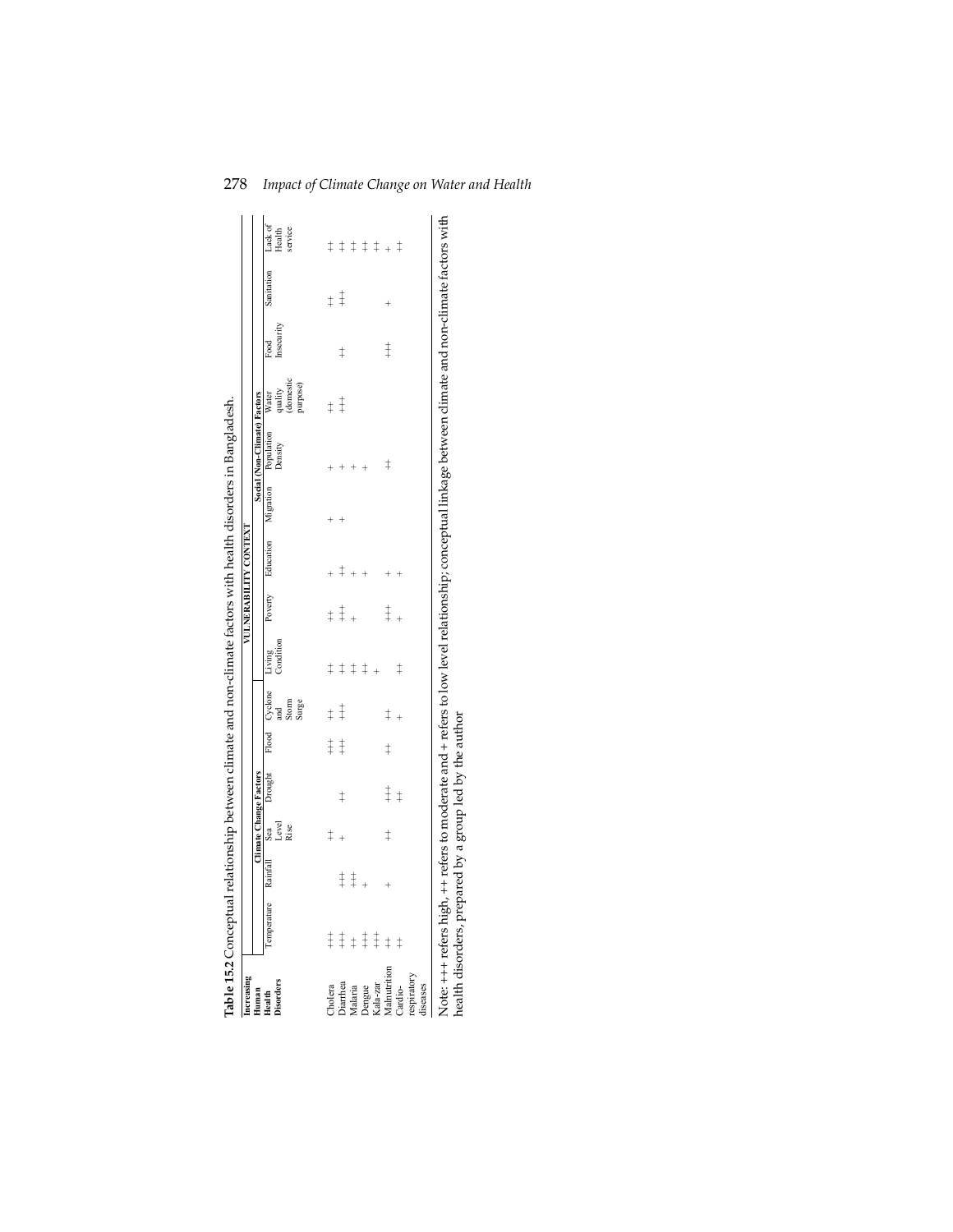**Table 15.3** Bangladesh's policy and strategic document related to climate change, water and health.

| SL             | Latest Policy/strategy                                                 | Time Frame for<br><b>Policy Actions</b> | Type of policy/strategy, Area/<br>Sector Coverage                        |
|----------------|------------------------------------------------------------------------|-----------------------------------------|--------------------------------------------------------------------------|
|                | Coastal Zone Policy (CZP)<br>2005                                      | Long term with<br>periodic review       | Coastal zone, water, health                                              |
| 3              | National Adaptation<br>Programmes of Action<br>(NAPA) 2005             | Urgent actions<br>(before 2010)         | National, climate change and major<br>sectors including water and health |
| $\overline{4}$ | Bangladesh Climate Change<br>Strategy and Action Plan<br>(BCCSAP) 2008 | 2018                                    | National, climate change and major<br>sectors including water and health |

taking place due to rapid erosion of the river banks. This might be severe in the future in case of SLR, saline intrusion and flood and storm surges. The National Adaptation Programmes of Action (NAPA) also recognized floods, droughts, cyclone and storm surges, SLR and salinity intrusion as climate related hazards. But it did not adequately emphasize on river bank erosion, which is now one of the major hazards of the country.

# **CLIMATE CHANGE IMPACTS ON SMALL ISOLATED WETLANDS (PONDS): A CASE STUDY FROM THE EXPOSED COASTAL DISTRICT (SATKHIRA) OF BANGLADESH**

A preliminary investigation was carried out on climate change impacts on small isolated wetlands (ponds) in Satkhira in late 2010. This case study will emphasize some key findings in relation to water resources and health conditions of the preliminary investigation of academic research and the results of review of the secondary data/information.

Satkhira district is located in southern part of Bangladesh. The district is surrounded by a complex river network consisting of Kobadak, Sonai, Kholpatua, Morischap, Raimangal, Hariabhanga, Ichamati, Betrabati and Kalindi-Jamuna. The area of Satkhira district is 3,858.33 sq km with a population of over 2 million. Annual average temperature varies from a maximum of 31.6°C to a minimum of 21.4°C and annual rainfall is 1,742 mm. Average literacy rate is 30.35 percent (male 39.7 percent and female 21 percent). The main occupations are agriculture, fishing, pisciculture, agricultural laborer, wage laborer, commerce, industry, transport, service, etc.

The long-term trend in average maximum temperature shows a decline over the period of 1976–2005. It has, on average, reduced by 0.009°C per annum over the period. The average annual minimum temperature in the Satkhira region has also declined, on average, by 0.001°C over the period (1976–2005). In contrast, the annual rainfall increased by 9.5 mm over the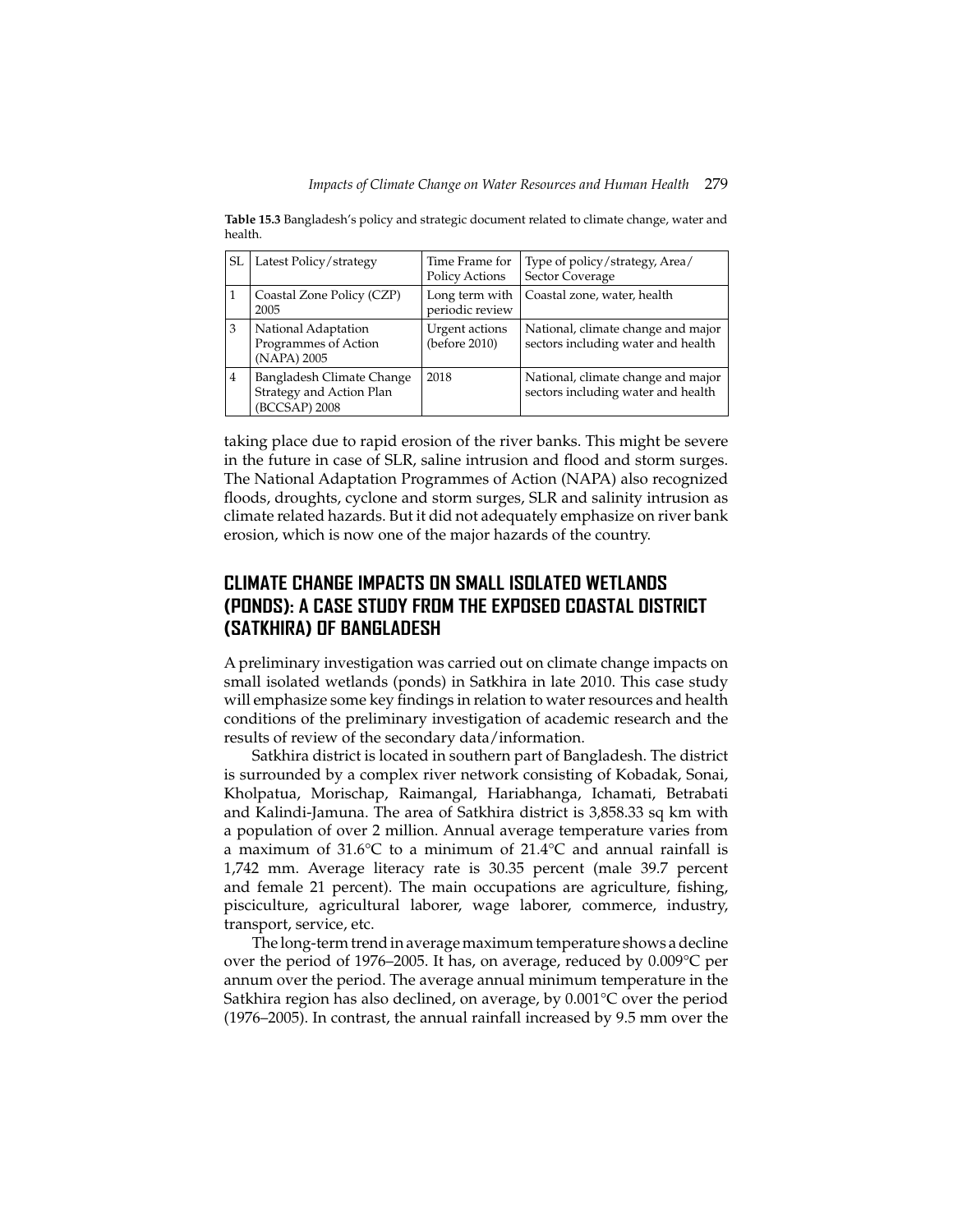period of 1990–2005. While the annual average minimum temperature of Satkhira shows variations. Most of the years of the first of the last three decades experienced less than 21.5°C of annual average minimum temperature. The lowest average was observed during first half of the last decade. However, from 2000 to 2005 the minimum average temperature followed an increasing pattern.



**Figure 15.1** Annual incidences of some climate sensitive diseases in Satkhira study area over the period 1995–2006.

Annual and seasonal total rainfall of the study area was also observed. The pattern of total rainfall of different years of the last decade was quite irregular. Pre-monsoon rainfall followed a decreasing pattern (sharp and gradual) from 1997 to 2005. On the other hand, the monsoon of 2002 received the highest (1271 mm) rainfall compared to other years of the last decade. A gradually decreasing pattern of pre-monsoon rainfall was observed from 1997 to 2005 while the total rainfall of post-monsoon shows an increasing pattern from 2002 to 2005.

Satkhira is one of the most vulnerable coastal districts of the country. The district is the hotspot for any type of climate induced hazards. The most recent cyclone events e.g. Cyclone Sidr and Cyclone Aila hit most parts of the district. Many people died or were injured by both cyclones. Some people had to migrate from Satkhira to either associated urban areas, city (e.g. Khulna) or even to the capital city (Dhaka).

Data and information of some of the major available climate sensitive diseases including diarrhea, skin diseases and malnutrition record of Upazilla Health Complex of Satkhira were collected and analyzed accordingly. Annual burden of diarrhea was higher than the other sensitive diseases in each reported year. It was found that the diarrhea occurrences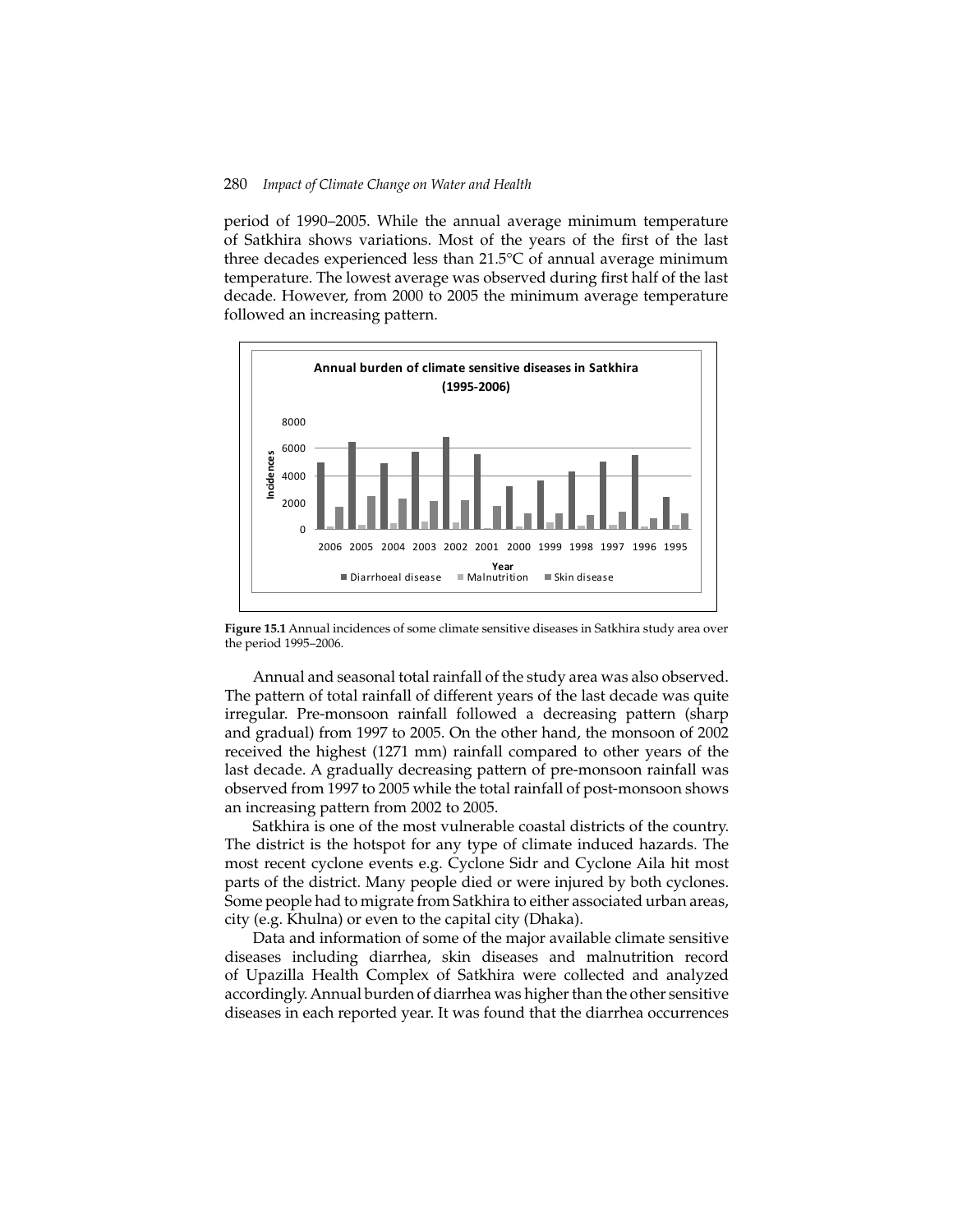ranged between 2356 and 6,875 from 1995to 2006. The highest occurrences were found in 2002 while the lowest was in 1995. Skin diseases were found to have an increasing trend from 1996 to 2005 while occurrences of malnutrition show irregular patterns.

The following sections highlight some of the key findings of the preliminary investigation of the research on climate change impacts on small ponds conducted in Satkhira district. The study targeted 90 households in two villages of Shamnagar sub-district/Upazilla. The major issues in the survey include sources of water during normal and disaster period in the research site, perception on climate induced hazard type, impacts on climate induced hazards and health implications due to changes in the climate system.

In response to the question, it appears that more than one-third of the people depend on the small isolated wetlands or ponds for drinking water. But most of the households boil the pond water before they drink it. While only 4 percent of the studied households mentioned that they used to collect pond water for drinking purposes during cyclone Aila. Most of the households depended on aid water provided in bottle/small container by government organizations, international organizations, donors and others e.g. private organizations during and immediate post cyclonic event. On the other hand, most of the people use pond water for washing, bathing and sanitation purposes. It indicates that more than 70 percent of households used pond water for sanitation purposes after the disaster. The details can be found in Figs. 15.2, 15.3, 15.4 and 15.5 below



**Figure 15.2** Sources of drinking water in the normal period in the study area.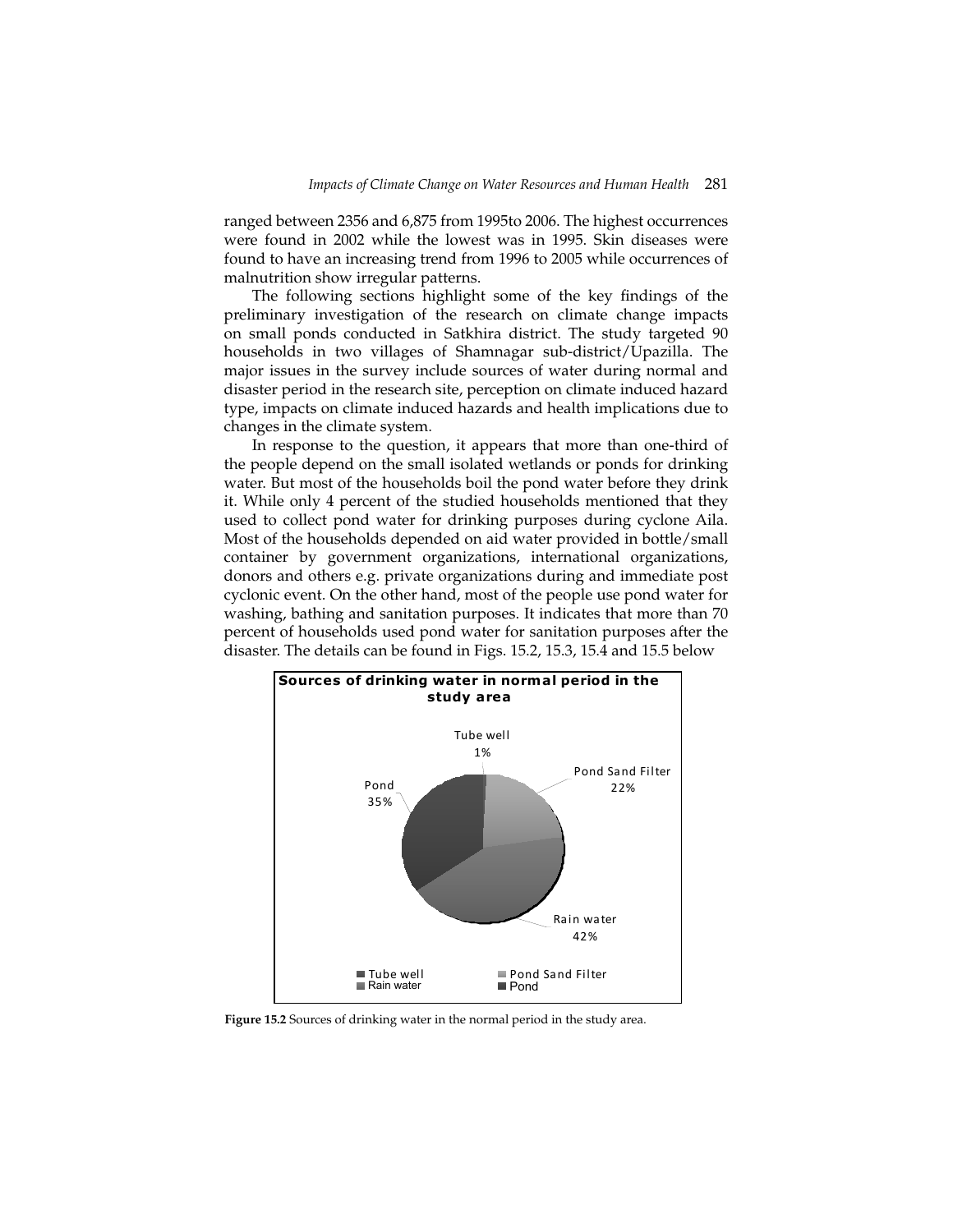

## Sources of drinking water during last Cyclone Aila







**Figure 15.4** Sources of water for sanitation in the study area during cyclone Aila.

# **Perception on Climate Change Related Hazards**

On average, about 70 percent of the responses were in favor of shorter winter, late rainfall, lack of rainfall and long summer as climate related hazards in the study area (Fig 15.5). More than 50 percent of the people mentioned that the frequency and intensity of cyclone and storm surges have increased in the last decade. It revealed that 95 percent of the people think that the temperature has increased especially during pre-monsoon.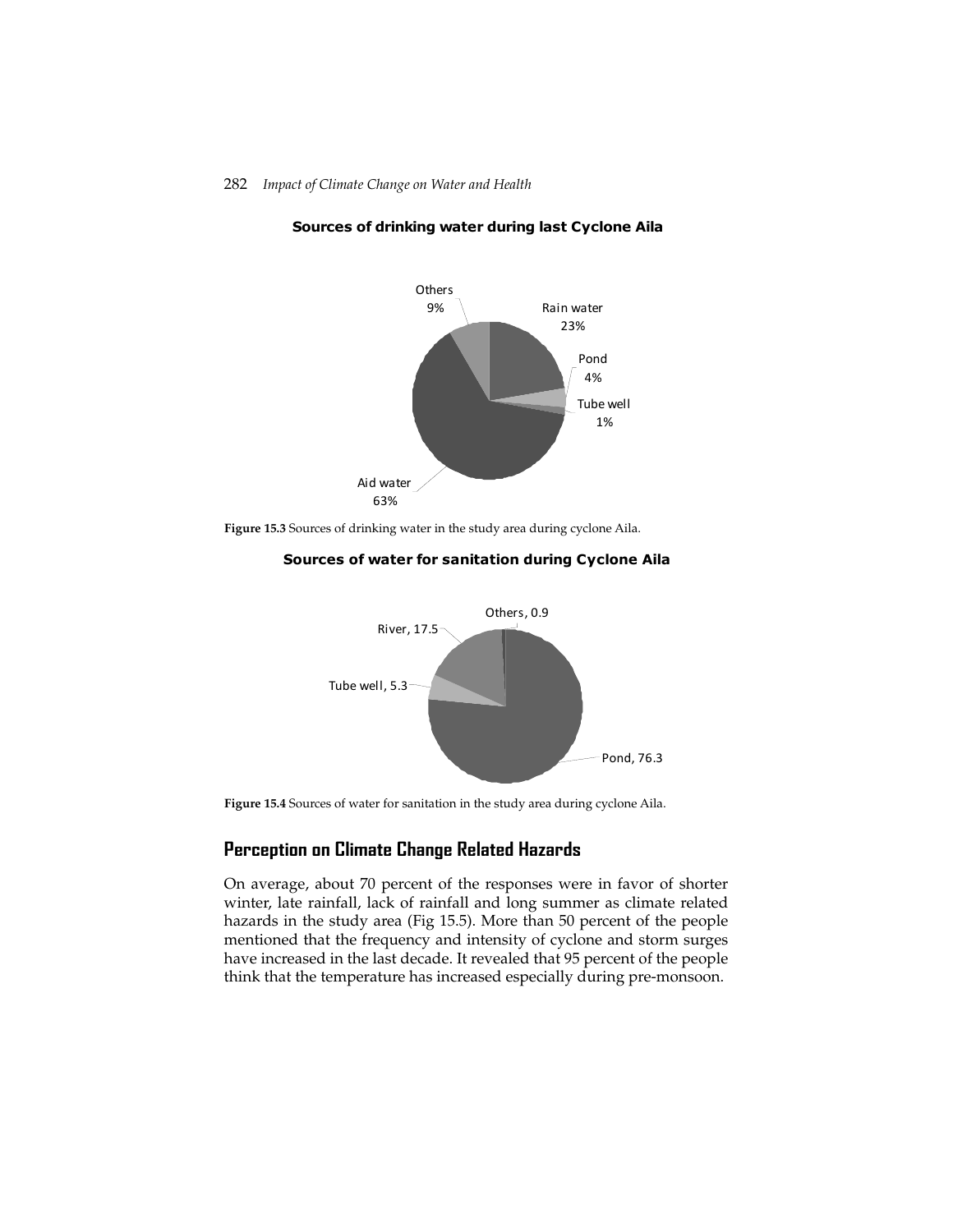*Impacts of Climate Change on Water Resources and Human Health* 283



Perception on climate related hazards in the study area

**Figure 15.5** Perception on climate change related hazards in the study area.

# **Perception on Climate Change Impacts on Small Ponds**

The local communities or households claimed that the ponds are affected by a number of hazards including cyclone and storm surges, inadequate rainfall in particular seasons, late rainfall, intrusion of salinity. The consequences of climate induced hazards include increase of salinity intrusion in pond water, mentioned by more than 20 percent of the respondents. But most of the respondents (50 percent) stated that the level of water in the pond falls during pre-monsoon. People in the study area really suffer from the water crisis in this particular season.

# **Health Problems in Study Area**

More than 80 percent of the respondents mentioned that they mainly suffer from diarrhea, dysentery and skin diseases. About 75 percent of the respondents identified fever and headaches as second order of health problems. Other health problems include jaundice, diabetes, pneumonia, malnutrition etc. Most of the households (43 percent) clearly mentioned that the incidences are frequent during the pre-monsoon season.

# **CONCLUSION**

The coastal districts from South West to South East of Bangladesh are vulnerable to climate change and climate variability issues. Some of the districts including Satkhira, Patuakhali, Barguna, Pirojpur, Bagerhut, Khulna, Barishal (out of 19) are particularly at a higher level of vulnerability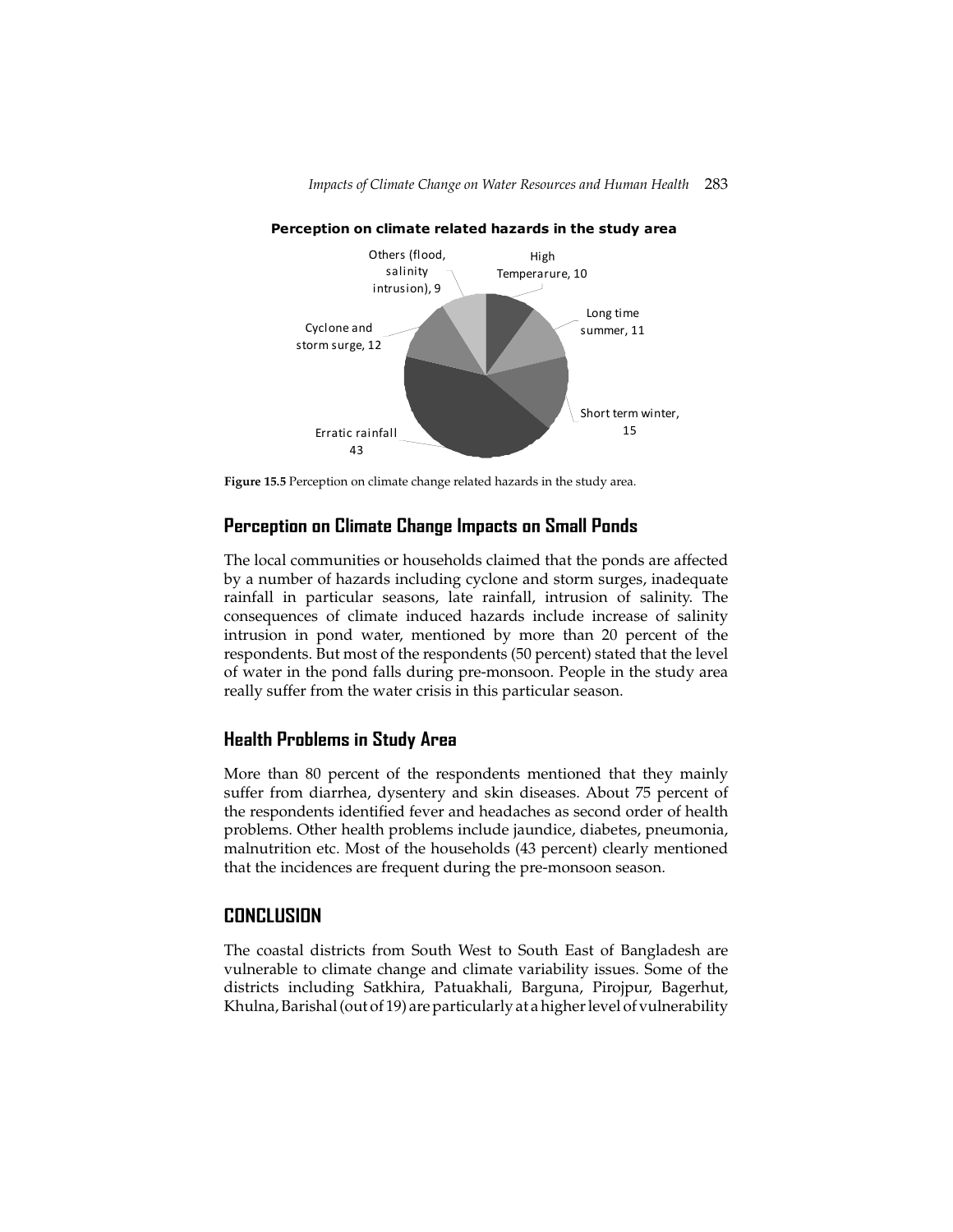probably because of their geographic location and topography. Satkhira, for example, is predicted to be one of the most substantially affected districts in the country because of the proximity of a large portion of its populations to the coast who are dependent on the natural resources base. The local communities may lose alternative livelihoods and income due to the ultimate consequences of climate change. For example, many people in Satkhira and other vulnerable districts may not be able to continue fisheries cultivation in small ponds because of increased salinity and low level depth of water in the pond for long especially in summer. They will also face challenges in home/vegetable gardening due to lack of freshwater for irrigation caused by climate change. The people of Satkhira are also critically exposed to disadvantages of non-climatic factors e.g. lack of safe water supply and sanitation, health services, poverty, poor housing etc. It is expected that the climate change will be the significant barrier for the poverty alleviation efforts and attempts of both government and non-government organizations. Consequences in water and health sectors might be severe in the future in the coastal zone.

### **REFERENCES**

- Bangladesh Bureau of Statistics (BBS). 2009. Statistical Yearbook of Bangladesh 2009. Statistics Division, Ministry of Planning, Dhaka, Bangladesh.
- BCAS. 1991. Cyclone 91, Revisited: A follow up study. Bangladesh Centre for Advanced Studies, Dhaka, Bangladesh. p. 7.
- BCCSAP. 2009. Bangladesh Climate Change Strategy and Action Plan 2009. Ministry of Environment and Forests, Government of People's Republic of Bangladesh, Dhaka, Bangladesh. xviii+76pp
- Confalonieri, U., B. Menne, R. Akhtar, K.L. Ebi, M. Hauengue, R.S. Kovats, B. Revich and A. Woodward. Human health. pp. 391–431. *In:* M.L. Parry, O.F. Canziani, J.P. Palutikof, P.J. van der Linden and C.E. Hanson [eds.]. 2007.Climate Change 2007: Impacts, Adaptation and Vulnerability. Contribution of Working Group II to the Fourth Assessment Report of the Intergovernmental Panel on Climate Change, Cambridge University Press, Cambridge, UK.
- Cruz, R.V., H. Harasawa, M. Lal, S. Wu, Y. Anokhin, B. Punsalmaa, Y. Honda, M. Jafari, C. Li and N. Huu Ninh. Asia. pp. 469–506. *In:* M.L. Parry, O.F. Canziani, J.P. Palutikof, P.J. van der Linden and C.E. Hanson [eds.]. 2007. Climate Change 2007: Impacts, Adaptation and Vulnerability. Contribution of Working Group II to the Fourth Assessment Report of the Intergovernmental Panel on Climate Change. Cambridge University Press, Cambridge, UK.
- CZP. 2005. Coastal Zone Policy. Ministry of Water Resources, Government of the People's Republic of Bangladesh, Dhaka, Bangladesh.
- Feldacker, C.B. 2007. Environmental influences on cholera outbreaks in Bangladesh and Vietnam: implications for prevention and prediction. Paper presented at: APHA 135th Meeting and Expo; November 3–7, Washington, DC.
- Hashizume, M., B. Armstrong, Y. Wagatsuma, A.S.G. Faruque, T. Hayashi and D.A. Sack. 2008. Rotavirus infections and climate variability in Dhaka, Bangladesh: a time-series analysis. Epidemiol. Infect*.* 136: 1281–1289.